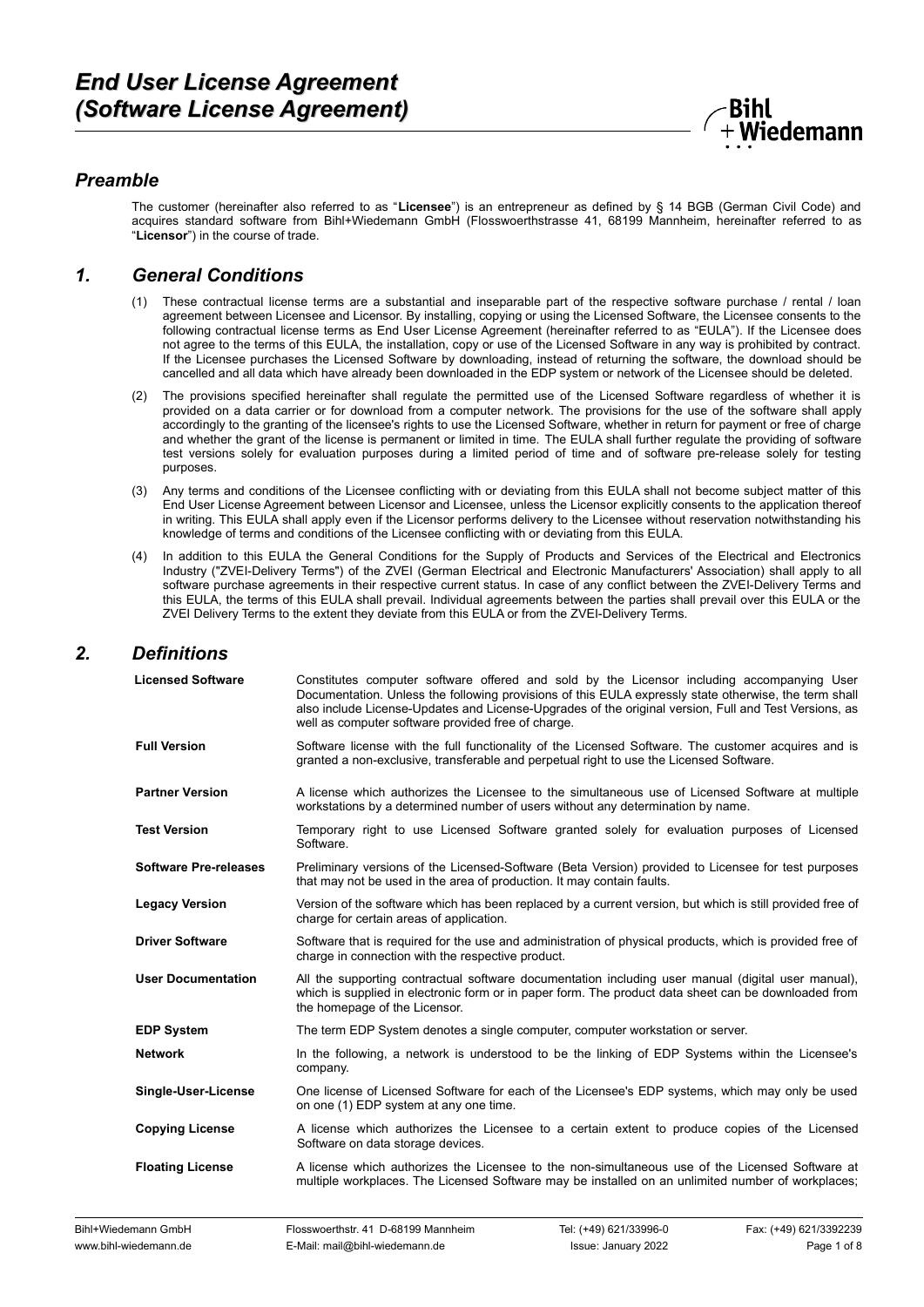

|                  | however, the simultaneous use is restricted to the number of acquired licenses. A server of the<br>Licensor registers the number of currently granted Floating Licenses and authorizes a respective<br>number of users until the total number of Floating Licenses obtained by the Licensee is reached. If all<br>Floating Licenses are being used, each additional user has to wait until another user terminates his<br>session and therefore a Floating License is released. |
|------------------|---------------------------------------------------------------------------------------------------------------------------------------------------------------------------------------------------------------------------------------------------------------------------------------------------------------------------------------------------------------------------------------------------------------------------------------------------------------------------------|
| One-Year License | A license which authorizes the Licensee for a license period of 365 days to use the respective<br>software to a certain extent.                                                                                                                                                                                                                                                                                                                                                 |
| Software-Update  | Describes a version of the Licensed Software with the same or more advanced functions with minor<br>improvements for the purpose of removing errors, faults or violations, or the removal of malfunctions in<br>the Licensed Software.                                                                                                                                                                                                                                          |
| Software-Upgrade | Describes a higher level (new version) of the Licensed Software or a version with enhanced<br>functionalities or features (with a new version number if necessary).                                                                                                                                                                                                                                                                                                             |
| License-Update   | Constitutes an updating of an existing license and the associated usage right for a new version of the<br>Licensed Software with the same license scope.                                                                                                                                                                                                                                                                                                                        |
| License-Upgrade  | Constitutes an extension of the license scope of Licensed Software based on an existing<br>license                                                                                                                                                                                                                                                                                                                                                                              |

#### *3. Subject matter of this EULA*

- (1) The Licensor provides the Licensee with the Licensed Software for permanent use or a use limited in time subject to the following provisions - in particular those contained in section 5 - on a data carrier or by making the Licensed Software available for download on the internet, including the User Documentation. When the User Documentation is available as an electronic version online, there is no additional obligation to provide a printed version of the User Documentation. The owed quality of the Licensed Software is specified in the Data Sheet (in the version as is currently describing the software at the time of purchase) and the current User Documentation of the respective software.
- The Licensor grants the Licensee the Licensed Software either on a data carrier (e.g. CD-ROM) or by way of downloads including User Documentation. If the Licensed Software is supplied by way of download, the Licensor shall make available to the Licensee the Licensed Software and User Documentation on his website for download
- (3) Test versions of the Licensed Software as well as Software Pre-releases are covered by this EULA. The Licensee receives a free, non-exclusive, non-transferable and non-sublicensable right to use Licensed Software, in order to install the Licensed Software once and only to use it for testing purposes. The duration is limited to the period of time specified in the respective Software License and the respective data sheet. After the trial period, the Test version can be unlocked with a key for Full Version software by payment of the royalties.
- (4) This EULA also covers software provided free of charge by the Licensor, such as driver software and legacy versions.
- (5) Maintenance, installation or configuration services as well as technical support are not covered by this EULA and shall be subject of a separate agreement.

# *4. License fees, payment and default*

If the Licensor and the Licensee have agreed on a paid software purchase or rent, the following shall apply:

- (1) License fees are due for immediate payment upon conclusion of the contract. The rent payment for the total license period is due as an upfront payment upon conclusion of the contract The Licensee can effect payment of the royalties by credit card or on account; the Licensor reserves the right to demand payment in advance in individual cases. In case of any purchases of the Licensed Software made from the webshop of the Licensor, payment of the royalties must be made either by credit card or by advance payment. Any shipping costs are shown to the Licensee in the order overview before pressing the order button.
- (2) The Licensor provides driver software and legacy versions free of charge.
- (3) In the case of trial versions and software Pre-Releases, a key to unlock the Full Version is available upon receipt of payment of the specified license fee.
- (4) If the Licensee is in default of payment, he shall pay the statutory default interest of nine (9) percentage points above the currently applicable basic interest rate. Licensor reserves the right to assert any further claims for damages.

#### *5. Extent of the license*

- (1) Upon full payment of the fee in accordance with Section 4 of this EULA, the Licensee shall be granted the non-exclusive, geographically and temporally unrestricted right to use the Licensed Software in accordance with the following conditions.
- (2) Until full payment of the agreed royalties in accordance with section 4 of this EULA, all data carriers and User Documentation for the Licensed Software provided to Licensee are subject to an extended retention of title.
- (3) In case of a One-Year License shall Licensee upon full payment as per Section 4 of this EULA be granted a non-exclusive, geographically unrestricted ritght to use the Licensed Software during the license period of 365 days following activation of the License in accordance with this EULA and in the extent as specified in the respective contract.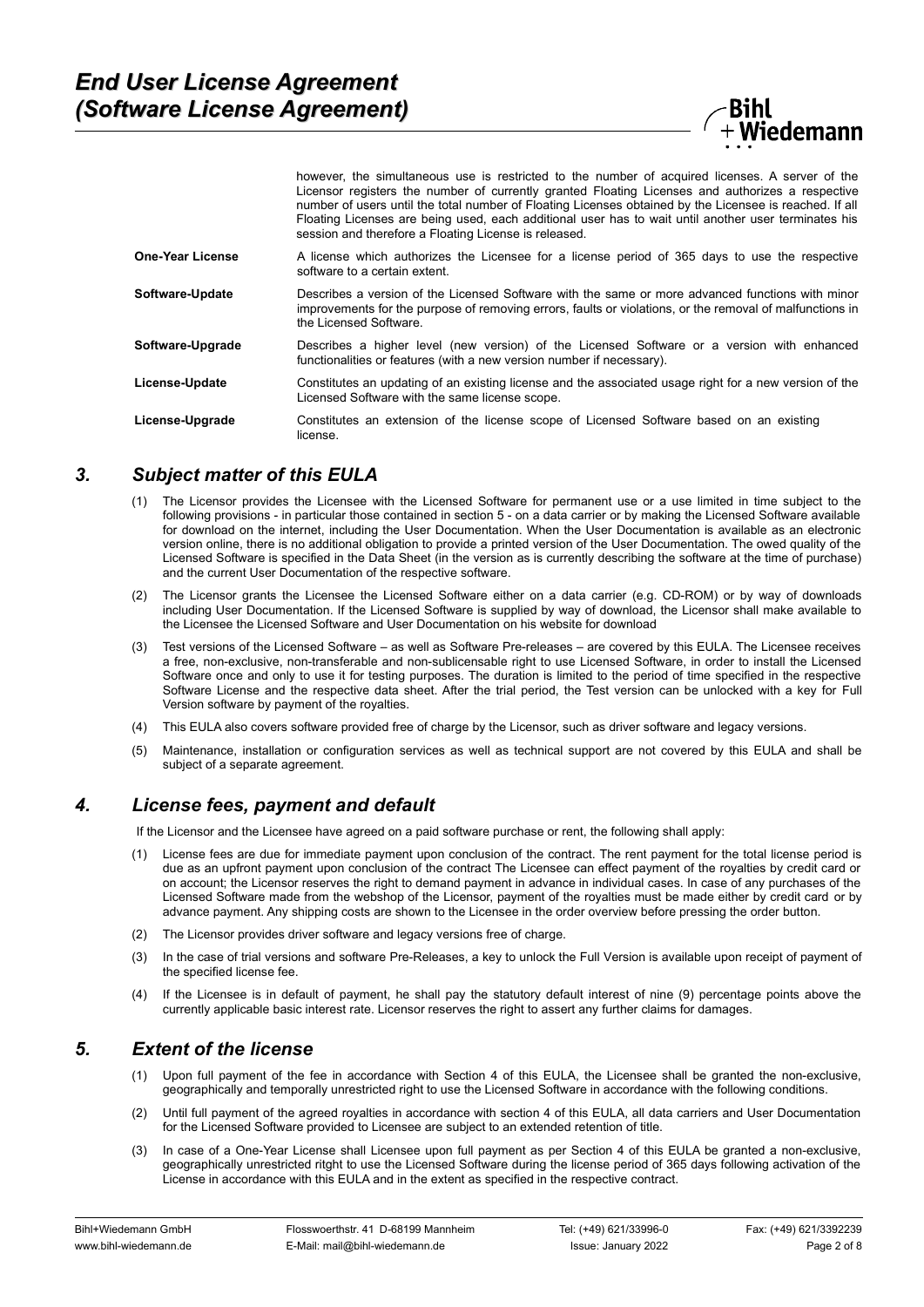

- (4) In case the Licensed Software is provided free of charge Licensor is upon download granted the non-exclusie, non-transferable and geographically unrestricted right to install the Licensed Software once and use the Licensed Software only for reasons of evaluation and only within the license period specified in the respective contract about the software.
- (5) The Licensed Software may be used simultaneously only by a maximum number of natural persons (individuals) corresponding to the respective total number of licenses acquired by the Licensee. If the Licensee has acquired a single-user-license, he is not entitled to use the Licensed Software on more than one (1) EDP System at the same time. The Licensee is entitled to use the Licensed Software on all his available hardware. If the Licensee changes the hardware, he is obligated to delete the Licensed Software which has been installed on the hardware used before.
- (6) Use of the Licensed Software on more than one (1) EDP System at the same time is only permitted if the Licensee has acquired the respective number of Single-User-Licenses, Copying-Licenses as provided in section 6 of this EULA, a Partner Version, or the respective number of Floating Licenses.
- (7) If the Licensee has only acquired Software-Updates or Software-Upgrades to an existing original version, he is only entitled to use these Software-Updates or Software-Upgrades for the original Licensed Software if he owns it and uses it and is the holder of a license valid for the original Licensed Software.
- (8) The right to use the Licensed Software includes the right to duplicate the Licensed Software if it is necessary in order to achieve the contractual purpose of this EULA. Duplications include the installation of Licensed Software from the data carrier or from a download medium – e.g. through a link on the internet – on the hard disk, in the mass storage or cache. If the Licensee has acquired further copying licenses according to section 6 of this EULA, he is also entitled to duplicate the Licensed Software on portable storage media (CD-ROM, USB stick or others).
- (9) The Licensee may only use the functionalities and features of the Licensed Software within the scope of the relevant license. Extension of the license scope shall however be possible by acquiring implementing an appropriate license upgrade.
- (10) The Licensee is entitled to sell the original software to third parties in accordance with the following terms: A resale to third parties is subject to the condition that the Licensee informs the Licensor without any request and in due time in advance about the (company) name and address of the third party which will be acquiring the Licensed Software and the usage rights before reselling it. In addition, the Licensor shall be informed about the date of sale. In this case, the Licensee will not be entitled any more to use the Licensed Software from the date of the resale and he is obligated to remove all installed copies of the Licensed Software program from his EDP System or its networks, to delete all on other media located copies and to hand it over to the Licensor. On request of Licensor, the Licensee will confirm the full implementation of these measures referred to in writing and, if appropriate, confirm it by an affirmation in lieu of an oath. The Licensed Software can only be resold subject to a complete transfer of the Licensed Software. A transfer of a part of the license – or the splitting-up of several Single-User-Licenses acquired as a package and its partial resale – are not permitted.
- (11) The Licensee is in no way entitled to let, lease or lend the Licensed Software to any third parties. He is furthermore not entitled to manipulate the Licensed Software or make any other changes in the Licensed Software. In any case, the Licensee shall not be entitled to sublicense the Licensed Software, to make it publicly available by wire or wireless means or provide it to third parties in return for or without payment.
- (12) The Licensee is not entitled to modify, decompile or decrypt the Licensed Software. The Licensed Software's monitoring functions may not be deactivated. Changing, modifying or adapting the Licensed Software, its User Documentation or sections thereof in any way are also prohibited if such actions exceed the limits of §§ 69a ff. UrhG (German Copyright Act) or its subsequent enactments.
- (13) The Licensee is entitled to create one (1) backup copy of the Licensed Software, which has to be marked clearly, provided that it is necessary for saving its future use. The Licensee shall clearly identify the backup copy as "Backup copy", mark the date of acquisition of the Licensed Software, the date of creation of the backup copy as well as a manufacturer's copyright notice. The serial number, the identification as backup copy, the date of acquisition and the date of creation of the backup copy shall be noted and proven to the Licensor upon request. All copyright notices pertaining to the original Licensed Software must be adhered to and accepted. The Licensed Software may not be copied onto data exchange systems or other similar systems nor made available onto exchange platforms.
- (14) Upon termination of the contractual relationship is the Licensee obligated to cease to use the Licensed Software and to completely and finally delete the software as well as any copy potentially made, the User Documentation and any other documents from all used hardware, servers or other data storage location and to destroy any accompanying documents by himself and at own expenses.

# *6. Copying-License, Partner Version and Floating License*

- The Licensee has the right to acquire copying licenses from the Licensor, which will entitle him to make copies of the Licensed Software on data storage devices. The extent to which the right to make copies is granted shall be determined according to the provisions of sections 5 and 6 of this EULA.
- (2) The Licensee is entitled to produce as many copies of the Licensed Software as the number of copying licenses he has acquired.
- (3) The copying license does not entitle the Licensee to make further copies of the copies produced exceeding the number of Copying Licenses acquired, or to sell or transfer the copies which have been produced. The Licensee undertakes to inform the Licensor without any further request about the total number copies he has produced, to give him written evidence of them and – upon written request – show him the copies.
- (4) If the Licensee acquires a Partner Version for the use of the Licensed Software on multiple computers of its EDP System, the Licensee is entitled to produce as many copies as agreed with the Licensor, to install the Licensed Software on multiple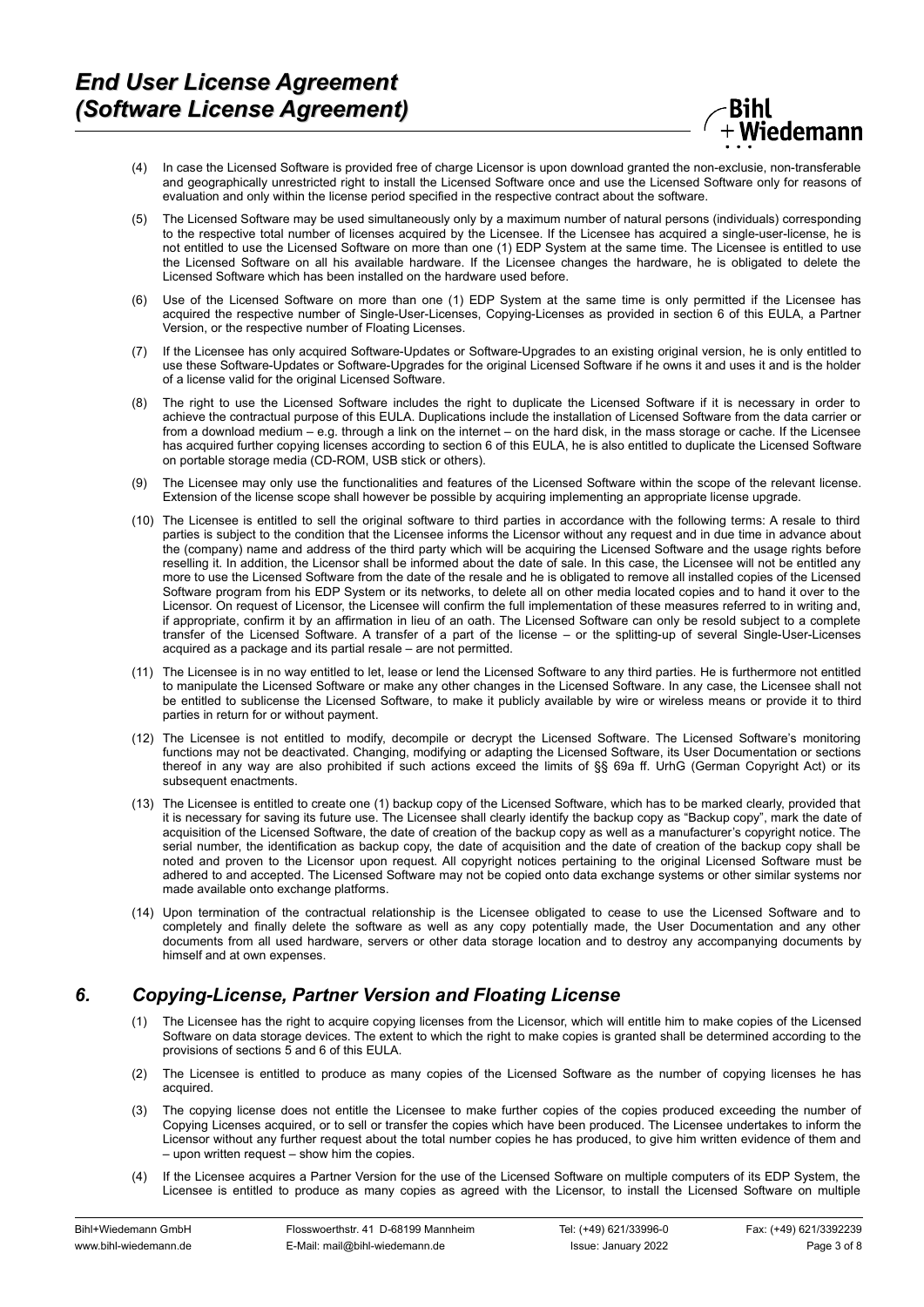

computers or simultaneously use the Licensed Software at more than one workplace. Where applicable, the Partner Version may only entitle to produce the maximum number of copies acquired by the Licensee, to use the Licensed Software according to the provisions of this EULA and on the maximum numbers of computers or at workplaces of the Licensee`s legal entity. The Licensee as the holder of a Partner Version shall not be entitled to use the Licensed Software on computers or at workplaces of third parties or its affiliated companies in the sense of § 15 German Stock Act (Aktiengesetz).

(5) A Floating License authorizes the Licensee to the non-simultaneous use of the Licensed Software at multiple workplaces; however, the Licensed Software may be installed on an unlimited number of workstations. If the Licensee acquires multiple Floating Licenses, the software may be used at the respective number of workplaces at the same time. A server of the Licensor registers the number of currently granted Floating Licenses and grants the right of use to every authorized user. If all Floating Licenses are being used, each additional user has to wait until another user terminates his session thereby releasing a Floating License. The Floating License entitles to use the Licensed Software in accordance with the terms of this EULA and at computer workplaces or on devices within the enterprise of the Licensee, but in no event to use the Licensed Software on devices or computer workplaces of third parties or affiliated companies of the Licensee within the meaning of §§ 15 ff. German Stock Act (Aktiengesetz).

Since the use of the Licensed Software is administrated via a central server of the Licensor, the Licensed Software can only be used at a workplace which is connected to the internet and provides access to the server of the Licensor. To release the right of use, the user needs to log out after terminating the use.

If the connection to the server of the Licensor is interrupted, no further rights of use can be assigned; rights of use assigned before the disconnection remain usable. In case of interruption, the Licensor shall review upon request by the Licensee via E-Mail or phone and within the office hours (excluding public holidays in the federal state of Baden-Wuerttemberg, from Monday to Friday from 9:00 a.m. to 5:00 p.m.), if the interruption was caused by the server of the Licensor and, in such case, take reasonable effort to reestablish the connection within a time limit of 24 hours running exclusively during the office hours.

In case of interruption please contact:

Tel: +49 (0) 621 339960

E-Mail: mail@bihl-wiedemann.de

### *7. Additional special conditions for One-Year Licenses*

- (1) The One-Year License authorizes the Licensee to use the Licensed Software according to the contract and this EULA within a license period of 365 days from activation of the software. The One-Year License is available either as Single-User License or as a Floating License.
- (2) Licensee can purchase the One-Year License as a download via the webshop. The rent payment for the whole license period is due as an upfront payment upon conclusion of the contract according to Section 4 of this EULA.
- (3) The One-Year license will lose its validity after the license period has elapsed and the Licensed Software can no longer be used by Licensee. If the Licensee wants to continue the use of the Licensed Software, he or she may acquire a new license key.
- (4) The Licensor warrants that the owed quality of the software will be maintained during the term of the contract and that no rights of third parties conflict with the contractually agreed use of the software. The owed quality of the Licensed Software is specified by the data sheet and the User Documentation for the respective software. The Licensor shall remedy any material defects and defects of title in the Licensed Software within a reasonable period of time if and insofar such modification, amendment or update of the Licensed Software is necessary to meet the current state of the art. The Licensee shall grant the Licensor the necessary access to the Licensed Software for this purpose.
- (5) The Licensee is obligated to notify the Licensor in writing of any defects in the LIcensed Software immediately after their discovery. In the case of material defects, this shall be done by describing the time of occurrence of the defect and the detailed circumstances.

#### *8. Infringement of licenses*

- (1) In the event of a violation of the provisions of Sections 3 to 6 of this EULA by Licensee, the Licensee shall immediately inform the Licensor and pay a contractual penalty – without prejudice to any claims for damages –. This contractual penalty amounts to EUR 5.000,- for each act of infringement. The Licensee however reserves the right to prove that the Licensor has suffered less or even no damages. Any contractual penalty paid will be set off against the Licensor's claim for compensation.
- (2) In the event of an infringement of his Licensed Software, the Licensor is entitled without prejudice to any claims for damages – to rescind the EULA including the software purchase agreement. In this case, the Licensee undertakes to immediately and without further request return to the Licensor all Licensed Software including all User Documentation. If any backup copies have been made or any copies have been produced under copying licenses, these have to be destroyed immediately. Any software installed on hardware of the Licensee has to be deleted. Written evidence of the destruction and deletion has to be assured to the Licensor on oath at first request.

#### *9. Impossibility of performance*

The Licensor shall not be held responsible for delays in delivery or performance due to acts of God or events which do not just temporarily severely hamper or totally prevent the Licensor from performing – this includes disruptions in operations, strikes, blockades, official arrangements, a lack of raw materials, energy supply problems, mobilization of troops, civil unrest etc., even if the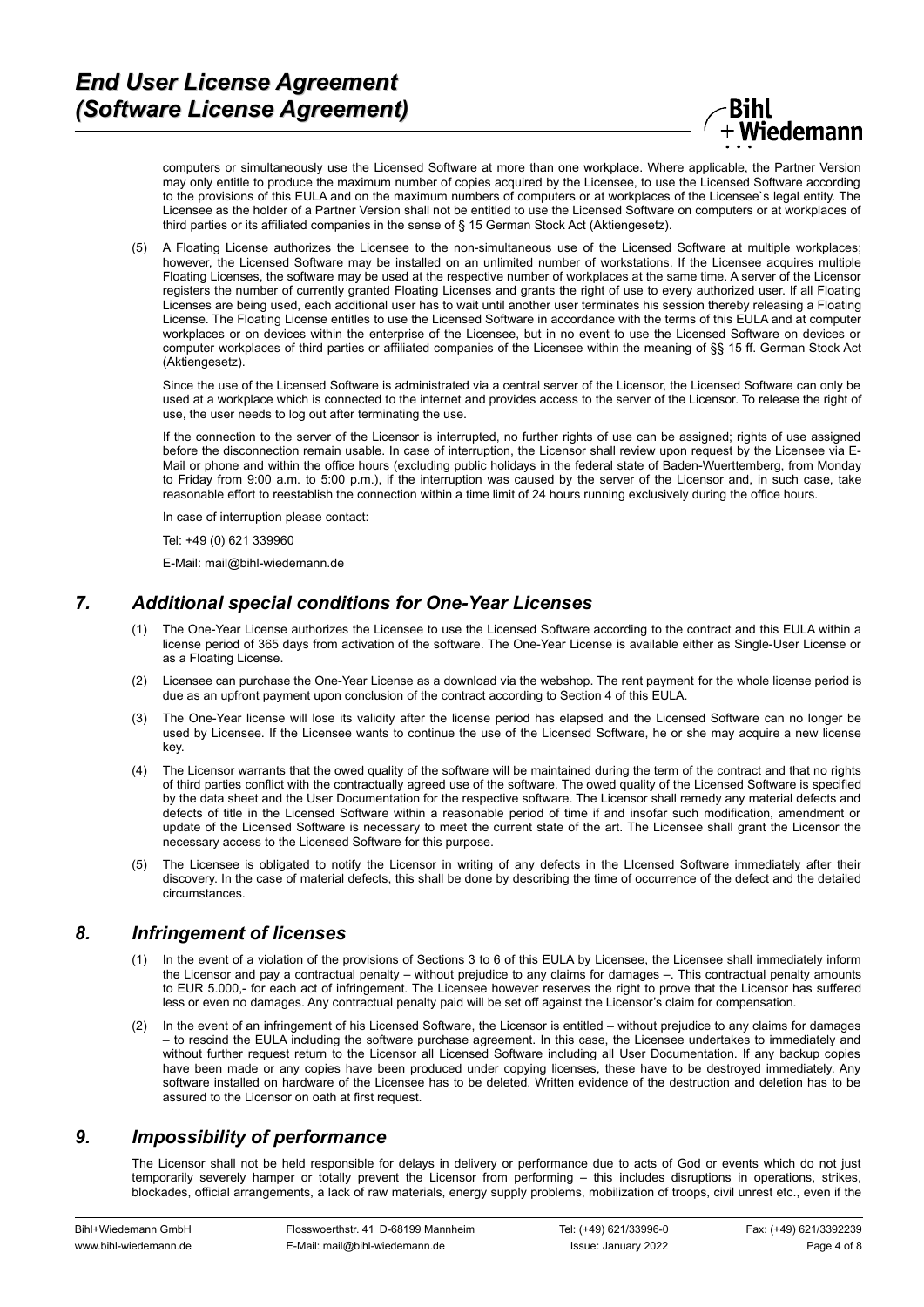....<br>Wiedemann

Licensor's supplier or his suppliers are affected – even in the event of periods and deadlines with binding agreements. These delays entitle the Licensor to postpone the delivery or performance by the duration of the obstacle plus an appropriate startup time. Should impossibility of performance persist longer than six (6) months, Licensee shall have the right or to fully or partly withdraw from the respective software purchase agreement as a result of part of it not yet being fulfilled. If the Licensee has already paid any purchase price in full or in part at this time, the Licensor undertakes to immediately refund the payment made to the Licensee.

If the server for the administration of the Floating License is not available, the Licensor shall reestablish the availability of the server according to Section 6.5.

#### *10. Warranty claims*

(1) The Licensee undertakes to inspect the Licensed Software immediately after it has been delivered by the Licensor or after its download and before and immediately after it is installed, as far as this is possible in the ordinary course of business and, if there is any defect, to immediately give notice to the Licensor.

If the Licensee fails to give notice of the defect in due time, the Licensed Software is considered as approved, unless the defect is one which could not be recognized during the inspection. If such a defect appears, the notice has to be made immediately after the defect could have been discovered; otherwise the product is considered to be approved even considering this defect. To maintain the rights of the Licensee, it is sufficient to send off the notice to the Licensor in time. The foregoing provisions shall not apply if and in as far as the Licensor has concealed a defect fraudulently.

- (2) The Licensed Software shall be considered defective if it does not have the stipulated qualities at the date of the transfer of risk, or if it is not fit for the contractually agreed use. The owed quality of the respective Licensed Software is specified by the data sheet and the User Documentation of the respective Software.
- (3) There is no defect if the Licensee has intervened itself, or through any third parties, in the Licensed Software without the prior written consent of the Licensor and the defect has appeared after the intervention. The Licensee is allowed to provide evidence of the fact that the Licensed Software defect was not caused by the intervention. There is also deemed to be no defect if the Licensed Software is used on hardware or on an operating system which does not meet the requirements which have been laid down and defined in this EULA, in the respective Data Sheet or in the product specifications as compatible and recommended framework. Licensor is not liable for defects following the decision of Licensee to refrain from installing (as per the directions of Licensor) a software update provided by Licensor that is necessary in order to maintain the proper functioning of the Licensed Software as provided for in this contract, within a reasonable time after having received a respective information about the update.
- (4) If there is any defect, the Licensor is entitled to choose the option of remedying the defect or delivering a substitute for the Licensed Software (subsequent performance). Licensor is, however, entitled to refuse the option of subsequent performance chosen by Licensee if it would result in disproportionate costs.
- (5) The Licensor can make subsequent performance conditional on the fact that a part of the agreed royalties which is adequate in proportion to the extent and gravity of the Licensed Software defect has already been paid by the Licensee.
- (6) If subsequent performance fails, the Licensee is entitled to withdraw from the agreement. Subsequent performance is considered to have failed after the third unsuccessful attempt, unless a different situation arises due to the type of defect or the other circumstances.
- (7) Any warranty claims shall be made within twelve (12) months of intended use by the Licensee.
- (8) The Licensor is only liable for the loss of data and/or programs to the proven amount of the costs that would be incurred assuming the Licensee carries out regular data back-ups appropriate to the application, thereby ensuring that the lost data can be restored with a reasonable effort.
- (9) The Licensor shall be liable without limitation for all damages caused intentionally or due to the Licensor's gross negligence, for damages to life, limb or health as well as in accordance with the provisions of the German product liability law (Produkthaftungsgesetz). In case of a slight negligence with a breach of cardinal obligations that fundamentally compromise the purpose of the contract, the liability of the Licensor is limited to the amount predictable and typical for the type of transaction in question for the Licensor. Any other liability of the Licensor is excluded, unless stated otherwise in sections 7, 10, 12 or 13 of this EULA.
- (10) The Licensor does not grant any implied guarantee. The Licensee can only invoke a promise of guarantee from the Licensor if this has been given in writing by the Licensor and was expressly described as guarantee.
- (11) In the case of Licensed Software provided to the Licensee free of charge, the Licensor shall not provide any warranty for material defects, except in the event of fraudulent intent or malicious intent.

# *11. Software Pre-releases*

- (1) The Licensor and Licensee can agree on the provision of Software Pre-releases. Software Pre-releases can be identified in particular by them being marked "Beta", "Release Candidate", "Prototype" or by similar labels. The provision of Software Prereleases shall be finally regulated in the following, unless any individual arrangements or other agreements have been made.
- (2) The Software Pre-release is given to the Licensee free of charge as lend for test purposes only. It is not intended for use in the course of business and shall not be used on any EDP systems or networks which are used for ongoing business operations. The Licensor shall not be liable for any damage suffered by Licensee using the Pre-release software version.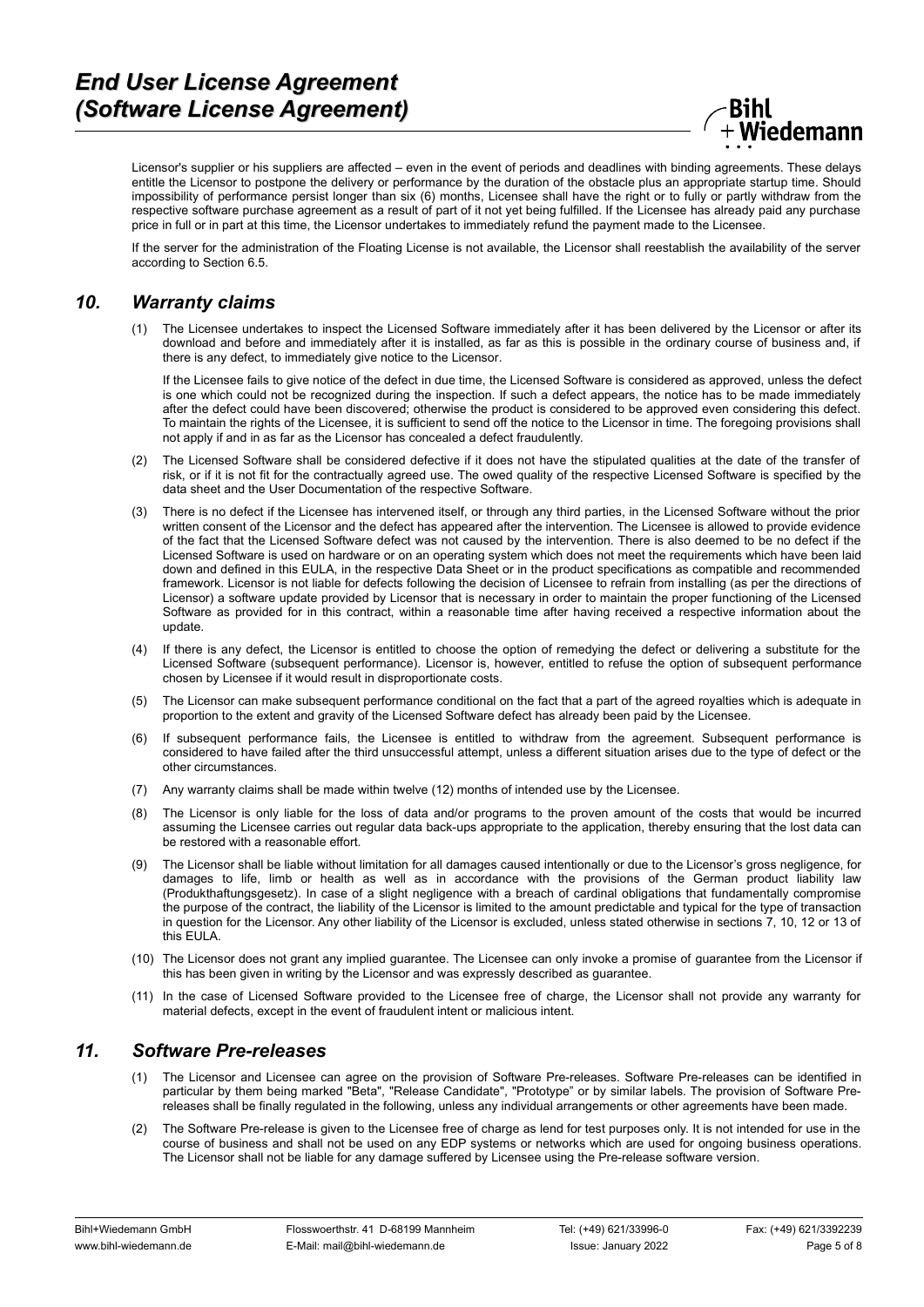

- (3) With the Software Pre-release, the Licensee acquires the right to use this software as provided in this section 11 for the period of time agreed upon. The Licensor is entitled to terminate the lending agreement at any time and demand the immediate interruption of the use of the Pre-release software and its return and deletion from the computers, EDP systems and networks of the Licensee.
- (4) The Licensee undertakes to notify the Licensor in writing of all error messages, operational faults etc., in describing how the fault developed and when and where it appeared.
- (5) The Licensor is not liable for any damages which are caused by a violation of the above provisions by the Licensee.

# *12. Liability*

- (1) The Licensor shall be liable without limitation for all damages caused intentionally or due to the Licensor's gross negligence, for damage to life, limb or health as well as in accordance with the provisions of the German product liability law (Produkthaftungsgesetz). In case of a slight negligence with a breach of cardinal obligations that fundamentally compromise the purpose of the contract, the liability of the Licensor is limited to the amount predictable and typical for the type of transaction in question for the Licensor. Any other liability of the Licensor is excluded.
- (2) The limitation stated in section 12.1 also applies if the Licensee demands compensation for futile expenses instead of a claim for compensation for damages rather than performance itself.
- (3) If the liability for damages against the Licensee is excluded or limited, this also applies to the personal liability for damages of the Licensor's workers, employees, colleagues, representatives, and vicarious agents.
- (4) Compensation for damages which the Licensee incurs when using Beta versions, Pre-release versions, patches and/or prototypes, that are still at the development stage and have not yet been approved, is excluded. This shall not apply to damages claims based on intent or gross negligence as well as to claims resulting from damages to life, limb or health and claims according to the provisions of the German Product Liability Law (Produkthaftungsgesetz).
- (5) In the case of Licensed Software that is provided free of charge, the Licensor shall be solely liable to provide compensation for bodily injury and personal damage, for damage based on the Product Liability Act, or for damage caused by malicious behavior or fraudulent intent on the part of the licensor in accordance with the statutory provisions.

# *13. Proprietary rights/defects of title*

- (1) As far as Licensor renders the Licensed Software in accordance with production descriptions, plans, drawings, instructions or any other documents of the Licensee or in accordance with devices obtained from him for reproduction, Licensee shall guarantee that with the execution of the order no rights of third parties, especially no industrial property rights or copyrights (hereinafter referred to as "IPR"), are infringed directly or indirectly. In particular, the non-infringement of the rights of third parties shall not constitute a stipulated condition of the delivery or performance to be rendered by Licensor. Licensor shall not be obligated to independently verify conflicting rights of third parties. However, Licensor shall inform Licensee about any rights of third parties that became known to him.
- (2) In cases of section 13.1 the Licensee shall defend, indemnify and hold hamless Licensor against any claims by third parties and compensate any damages that might accrue to Licensor upon first request.
- (3) In the event a third party asserts a claim against Licensor to refrain from further performance, production or delivery of the Licensed Software covered in cases of section 13.1 with reference to a property right position, a right of use or an intellectual property, the Licensor shall be entitled – without examining the legal position – to withdraw from the order and demand compensation from Licensee for his expenses incurred so far.
- (4) Unless otherwise agreed in writing, the Licensor shall only be held liable that Licensed Software is free of commercial proprietary rights and copyrights belonging to third parties in the country where the delivery site is located. If a third party asserts justified claims against the Licensee due to the infringement of proprietary rights by the performances made by the Licensor in accordance with this EULA, the Licensor is liable to the Licensee within the period laid out in section 10.7 as follows:
	- a) The Licensor may at his own discretion and at his own cost obtain a right of use for the contractual software or is allowed to replace the software or change it in a way that the propriety rights are not infringed. If the Licensor is not able to do this under appropriate conditions, the Licensee is entitled to the legal rights to withdraw or mitigate.
	- b) The Licensor's obligation to pay compensation for damages is based exclusively on section 7, 10, 12 and 13.
	- c) The Licensee shall immediately notify the Licensor of any such claim asserted by a third party in writing and leave any protective measures and settlement negotiations to the discretion of the Licensor. If the Licensee stops using the performance in order to reduce the level of damages or for any other compelling reasons, he undertakes to inform the third party that his ceasing to use the performance is not linked to recognition of an infringement of his proprietary rights
- (5) Claims by the Licensee are excluded if he is responsible for the infringement of proprietary rights.
- Claims by the Licensee are also excluded if the infringement of proprietary rights is caused by the Licensee's special requirements, by usage not intended by the Licensor or the fact that the Licensee has changed the performance or used it in conjunction with products not supplied by the Licensor.
- (7) In the event of infringements of proprietary rights, the terms of sections 10.6 and 10.8 also apply accordingly for the claims asserted by the Licensee which are laid out in section 13.4 a).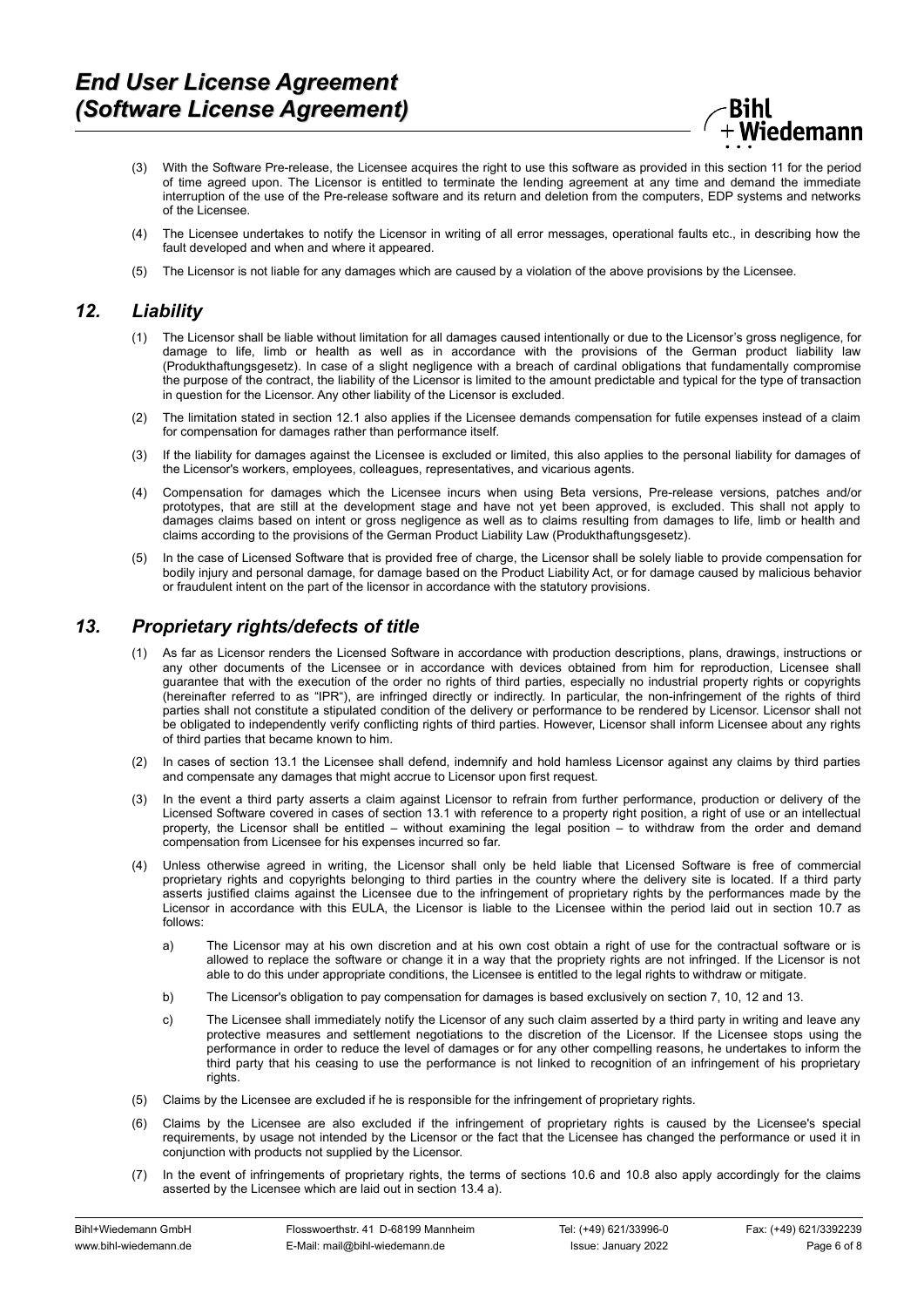

- (8) In the event of other defects in title, the terms of section 10 regarding defects apply accordingly.
- (9) More extensive claims or claims other than those covered by sections 10, 12 and 13 made by the Licensee against the Licensor and his vicarious agents are excluded on the grounds of a defect in title.
- (10) In the case of Licensed Software provided to the Licensee free of charge, the Licensor shall not provide any warranty for defects of title, except in the event of willful intent or fraudulent intent.

## *14. Export*

- (1) Licensee is hereby informed that in accordance with the relevant export conditions of the Federal Republic of Germany, the European Union and/or the United States of America, exporting the Licensed Software or the User Documentation may be subject to a permission or may be excluded – e.g. due to their nature or intended use or final destination – and that infringement of such conditions may be subject to prosecution. Licensee is therefore responsible for strictly observing all national or international relevant and applicable export conditions and obtaining the approvals that may be required. With regard to this, Licensee in particular shall be advised of the following regulations:
	- If the supplied Licensed Software is intended to be supplied for usage relating to armament, nuclear technology or weapons technology and/or supplied to a recipient in the military with the approval of the relevant and in particular national authorities, this approval is to be obtained in advance in the event of resale;
	- The prohibition to deliver the Licensed Software to companies and individuals listed in the "List of Parties of Concern", including but not limited to the "Denied Persons List", the "Entity List" and the "Unverified List" of the US Department of Commerce;
	- The prohibition to deliver the Licensed Software to companies and individuals listed in the "Specially Designated Nationals and Blocked Persons List" of the US Department of the Treasury;
	- EU-Council Regulations on sanctions and embargoes, in particular the prohibition to deliver the Licensed Software to persons mentioned in the EU-Council Regulations (EU) No 2021/821, (EU) 258/2012 and (EU) 2019/125;
	- The relevant and applicable UN resolutions;
	- And the relevant and applicable German laws and lists belonging to the German authorities responsible.
- (2) Should the Licensee breach the above obligations, the Licensee will defend, indemnify and hold harmless the Licensor at first request from all claims and will provide full compensation for damages which the Licensor's suppliers, third parties or state and/or international bodies or organizations assert against the Licensor.
- (3) Licensor may suspend the contractual performance if there are hindrances to performance on the grounds of applicable national or international regulations, especially export control provisions, embargos or other sanctions. The Licensor and Licensee shall produce all information and documents required for export, shipment and import. Delays due to export inspections or authorization procedures shall cause deadlines and delivery times to be suspended. If the required authorization is not granted, the performance of this EULA shall be regarded as not possible; Licensee shall not be entitled to claim for damages with respect to the aforementioned exceeding of deadlines.

#### *15. Setoff/retention*

The Licensee is only entitled to set off claims against the Licensor if his counterclaims have been recognized by declaratory judgment or are undisputed. The assertion of any rights of retention by the Licensee based on any claims other than those under this EULA shall be excluded.

#### *16. Data protection*

Licensor may contact licensee regarding the provision of essential information concerning the proper use of the Licensed Software (including but not limited to i.e. available security updates, updates necessary to maintain the proper functioning of Licensed Software, remedy of defects of Licensed Software, reminder for the approaching expiry of the license or available upgrades (updates with enhanced functionality)) without prior request of Licensee via the licensed software, via e-mail or by letter to the address stated at the time of purchase or updated later by Licensee. The legal basis for potential processing of

personal data is Art. 6 paragraph 1 lit. F GDPR. In case of an objection to this data processing, Licensor shall be entitled to terminate the contractual relationship with a reasonable period of notice after weighing the interests of both parties and taking into account the scope of data processing still permissible, if Licensor cannot reasonably be expected to continue the contractual relationship until the agreed term of the contract.

(2) Licensor will respect the applicable laws and rules regarding the protection of personal data. Further information about the collection and processing of personal data as well as the rights of the data subject are to be found in the Privacy Policy which is available from the website of licensor via [www.bihl-wiedemann.de/en/meta/privacy-policy.html.](https://www.bihl-wiedemann.de/en/meta/privacy-policy.html)